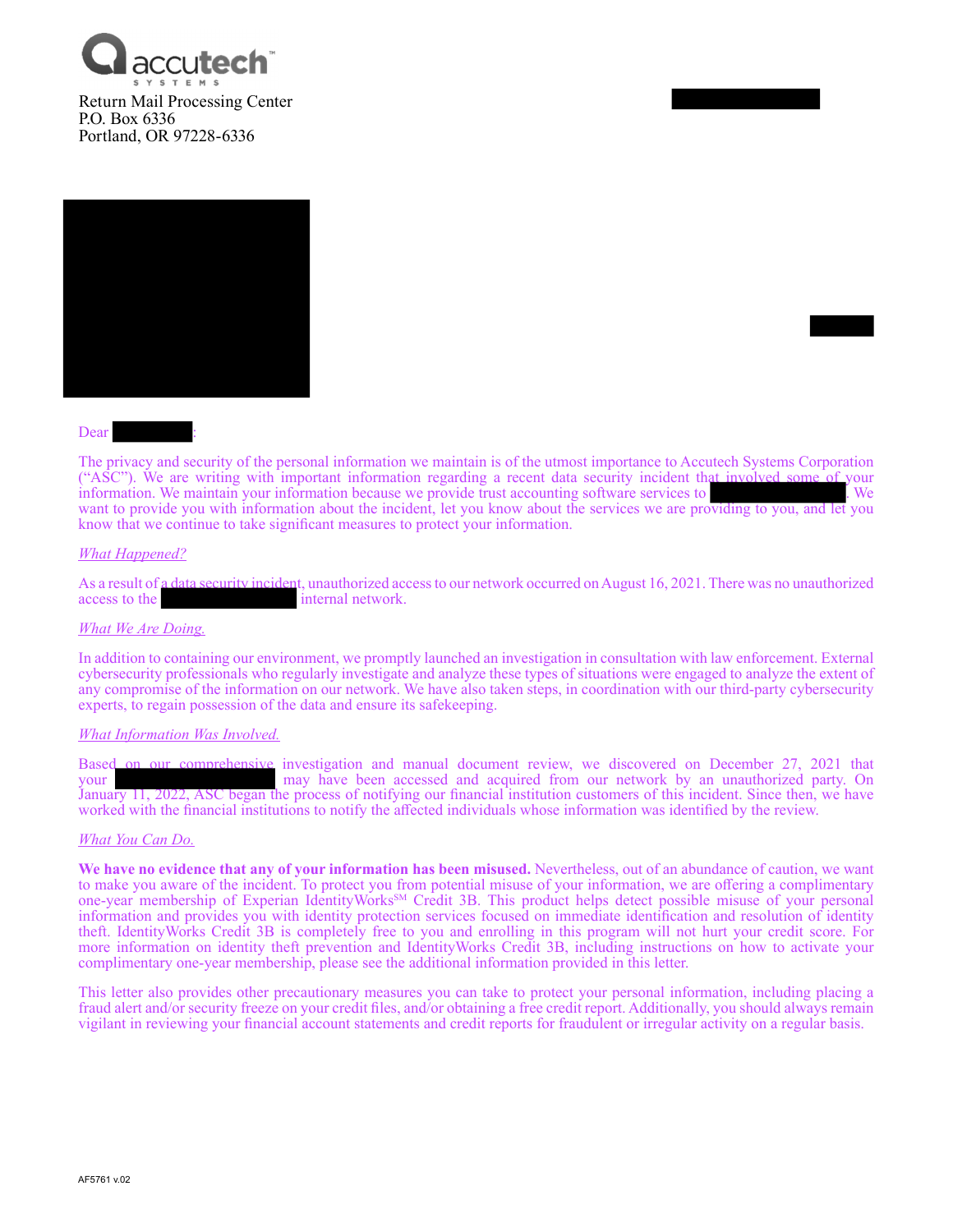## *For More Information.*

Please accept our apologies that this incident occurred. We remain fully committed to maintaining the privacy of personal information in our possession and have taken many precautions to safeguard it. We continually evaluate and modify our practices to enhance the security and privacy of your personal information.

**If you have any further questions regarding this incident, please call our dedicated and confidential toll-free response line**  . This response line is staffed with professionals familiar with this incident and knowledgeable on what you can do to protect against misuse of your information. The response line is available Monday through Friday, 9am to 9pm Eastern.

Sincerely,

Accutech Systems Corporation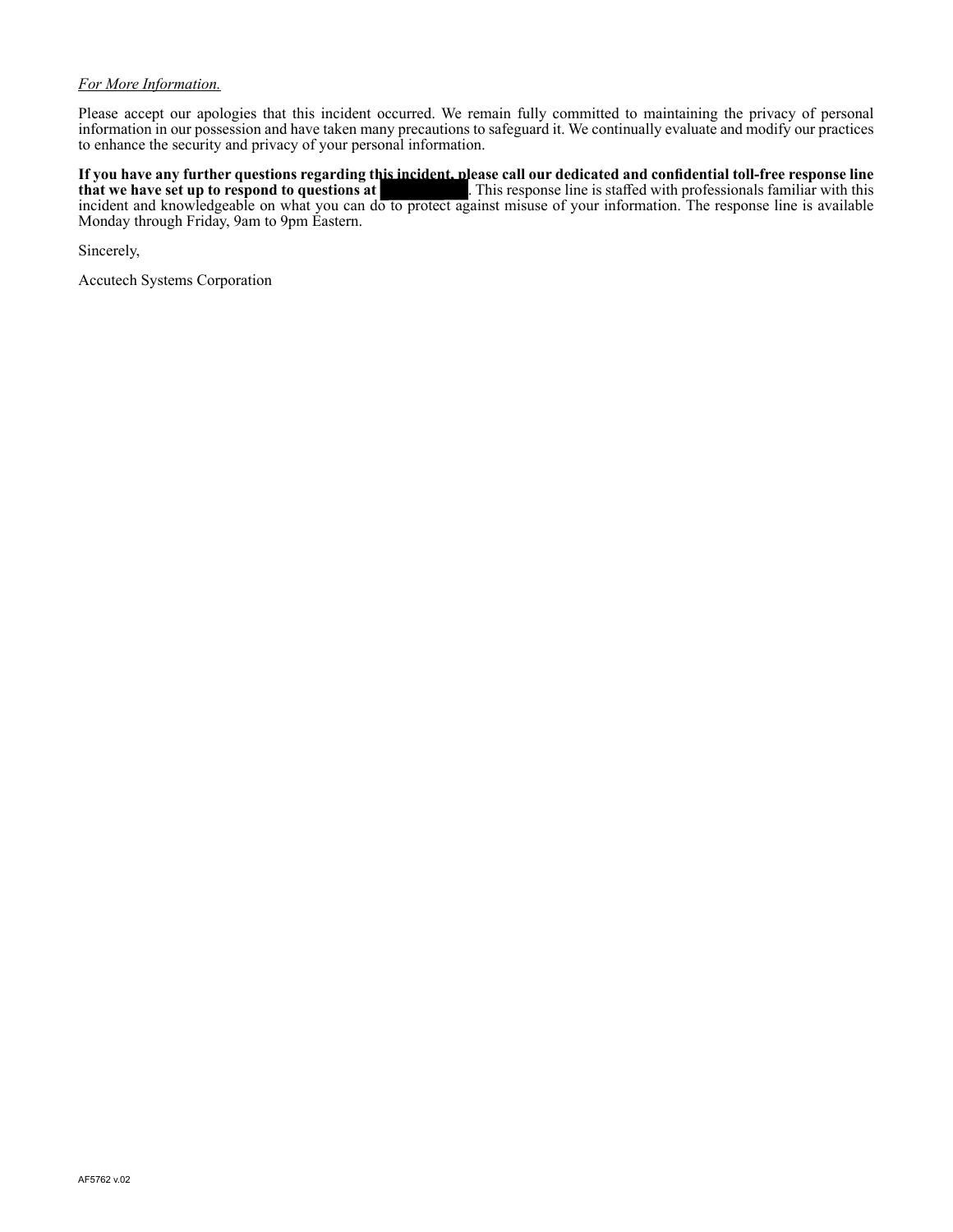## **– OTHER IMPORTANT INFORMATION –**

# **1. Enrolling in Complimentary 12-Month Credit Monitoring.**

## **Activate IdentityWorks Credit 3B Now in Three Easy Steps**

- **1.** ENROLL by: (Your code will not work after this 2. VISIT the **Experian Identity Works website** to enroll:
- **2.** VISIT the **Experian IdentityWo**<br>**3.** PROVIDE the **Activation Code**:
- **3.** PROVIDE the **Activation Code**:

If you have questions about the product, need assistance with identity restoration or would like an alternative to enrolling in Experian IdentityWorks online, please contact Experian's customer care team at . Be prepared to provide engagement number as proof of eligibility for the identity restoration services by Experian.

# **ADDITIONAL DETAILS REGARDING YOUR 12-MONTH EXPERIAN IDENTITYWORKS CREDIT 3B MEMBERSHIP:**

A credit card is **not** required for enrollment in Experian IdentityWorks Credit 3B.

You can contact Experian **immediately without needing to enroll in the product** regarding any fraud issues. Identity Restoration specialists are available to help you address credit and non-credit related fraud.

Once you enroll in Experian IdentityWorks, you will have access to the following additional features:

- **Experian credit report at signup:** See what information is associated with your credit file. Daily credit reports are available for online members only.\*
- **Credit Monitoring:** Actively monitors Experian, Equifax and TransUnion files for indicators of fraud.
- Experian IdentityWorks ExtendCARE<sup>TM</sup>: You receive the same high level of Identity Restoration support even after your Experian IdentityWorks membership has expired.
- \$1 Million Identity Theft Insurance<sup>\*</sup>: Provides coverage for certain costs and unauthorized electronic fund transfers.

## **Activate your membership today at or call to register with the activation code above.**

**What you can do to protect your information:** There are additional actions you can consider taking to reduce the chances of identity theft or fraud on your account(s). Please refer to www.ExperianIDWorks.com/restoration for this information. If you have any questions about IdentityWorks, need help understanding something on your credit report or suspect that an item on your credit report may be fraudulent, please contact Experian's customer care team at .

## **2. Placing a Fraud Alert on Your Credit File.**

Whether or not you choose to use the complimentary 12-month credit monitoring services, we recommend that you place an initial one (1) year "fraud alert" on your credit files, at no charge. A fraud alert tells creditors to contact you personally before they open any new accounts. To place a fraud alert, call any one of the three major credit bureaus at the numbers listed below. As soon as one credit bureau confirms your fraud alert, they will notify the others.

*Equifax* P.O. Box 105788 Atlanta, GA 30348 https://www.equifax.com/personal/ credit-report-services/credit-fraud-alerts/ (800) 525-6285

*Experian*  P.O. Box 9554 Allen, TX 75013 https://www.experian.com/ fraud/center.html (888) 397-3742

*TransUnion LLC* P.O. Box 6790 Fullerton, PA 92834-6790 https://www.transunion.com/ fraud-alerts (800) 680-7289

#### **3. Placing a Security Freeze on Your Credit File.**

You may also request a "security freeze" be placed on your credit file, at no charge. A security freeze prohibits, with certain specific exceptions, the consumer reporting agencies from releasing your credit report or any information from it without your express authorization and would prohibit anyone from opening a tradeline or credit in your name. You may place a security freeze on your credit report by contacting all three nationwide credit reporting companies at the numbers below and following the stated directions or by sending a request in writing, by mail, to all three credit reporting companies:

<sup>\*</sup> Offline members will be eligible to call for additional reports quarterly after enrolling.

<sup>\*\*</sup> Identity theft insurance is underwritten by insurance company subsidiaries or affiliates of American International Group, Inc. (AIG). The description herein is a summary and intended for informational purposes only and does not include all terms, conditions and exclusions of the policies described. Please refer to the actual policies for terms, conditions, and exclusions of coverage. Coverage may not be available in all jurisdictions.